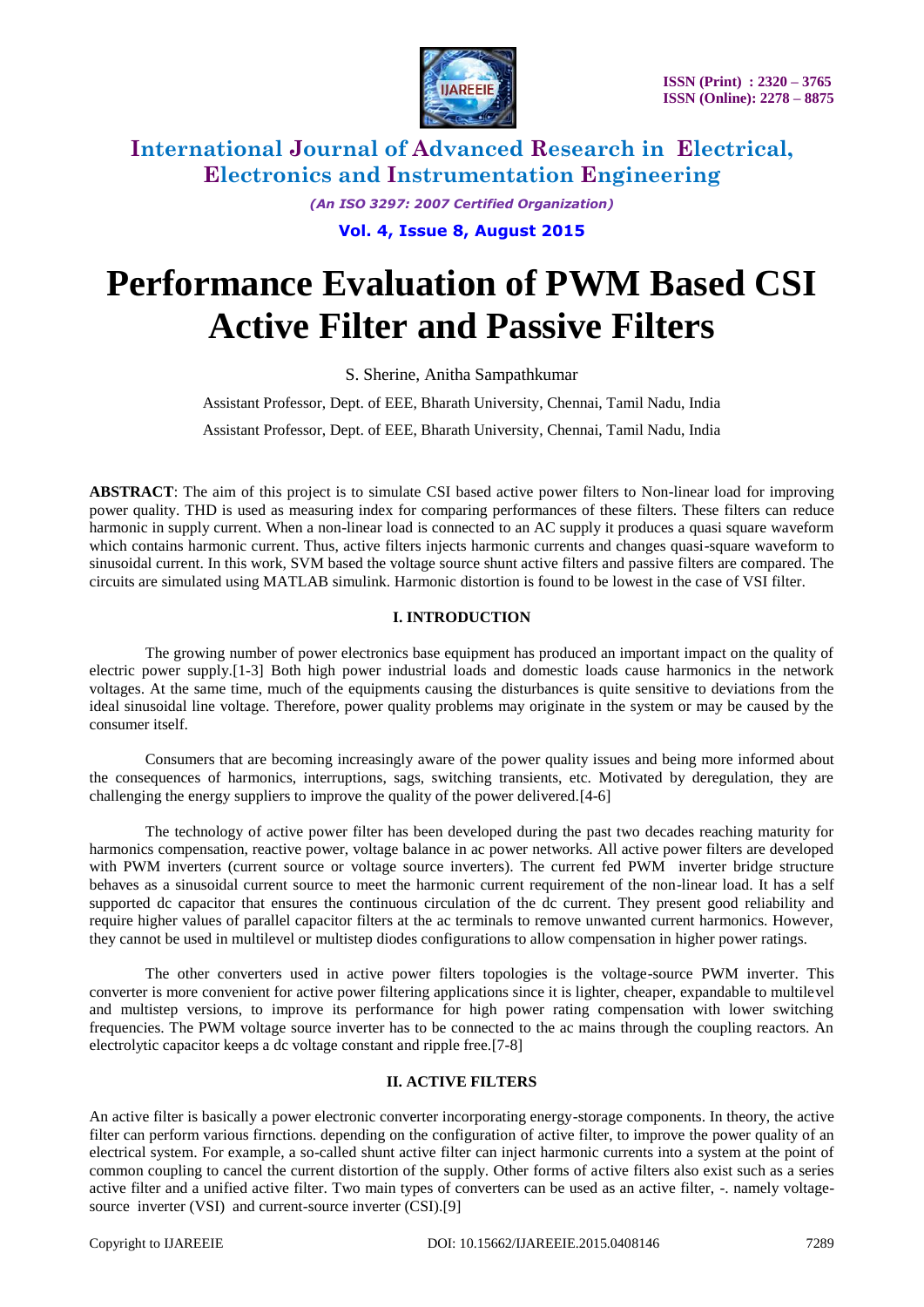

*(An ISO 3297: 2007 Certified Organization)*

**Vol. 4, Issue 8, August 2015**

### A. Current-Source Active Power Filte*r*



Fig Current source shunt active filter

The current-source active filter [Fig.] PWM bridge is built with six controllable unidirectional switches. Fig. shows the antiparallel diodes of the commercial IGBT power modules. Because of these and the very low reverse voltage blocking capability of the IGBTs, additional diodes have to be connected in series with the transistors. Instead of the series connection the use of the RB–IGBTs discussed previously would also be possible. Although the lifetime of the dc coil is not limited as was that of the electrolytic capacitor in the VSAPF, the coil is a bulky and heavy component. The VSI type is more commonly used, since it is less bulky, cheaper anc expandable as coinpaied to the CSI type.[10- 11]

### B. Modulation of a Current-Source PWM Bridge

The current-source PWM bridge Fig. modulates unidirectional dc current. The bridge is controlled so that one of the upper switches and one of the lower switches are in on-state at a time. This results in six possible active vectors and three zero vectors . The zero vectors mean that although the dc current continues to flow, this is not circulating through the mains. This is done by short-circuiting the dc link coil by turning on both the upper and the lower switch in a phase. Fig. presents the active and zero vectors together with the corresponding switching combinations. In the so-called halfwave symmetrical space-vector modulationtechnique [5] applied, the current reference vector is realized on average during a modulation period. This is done using two active switching vectors and one of the zero vectors. The active vectors applied are adjacent to the reference vector and the zero vector is chosen so that one of the switches in the bridge is always in on-state during the half of the carrier period . This way the switching losses can be reduced. As in the modulation of the voltage-source bridge, the new switching times are calculated every . Fig. illustrates the switching sequence when the reference vector lies in sector I.[12]

#### **III. PASSIVE HARMONIC FILTERS**

Passive harmonic filters work on the principle of electrical resonance in tuned circuits which is useful in mitigating harmonic orders corresponding to a particular frequency. The concept is that at resonant frequency the tuned RLC circuit considered to be the passive filter provides a least resistance path for the harmonic current to flow out of the system that feeds the loads. Thus it reduces harmonics in the system. [13]The impedance offered by the filters is minimum and purely influenced only by the resistive nature of the circuit at resonance conditions. Thus maximum current corresponding to the harmonic order is filtered out from the path that feeds the loads.

| <b>FILTER TYPE</b>                      | <b>VALUES</b>     |
|-----------------------------------------|-------------------|
| Double tuned filter $3^{rd}$ & $5^{th}$ | L=5mH, C=225e-6 F |
| <b>Harmonics</b>                        | and 81.057 F      |
| High pass filter                        | $R = 100$ ohms.   |
|                                         | $C = 31.58e-6F$   |
| Single tuned filter $(7th$              | L=5mH, C=41.356e- |
| harmonics)                              |                   |
|                                         |                   |

**IV. SIMULATION RESULTS**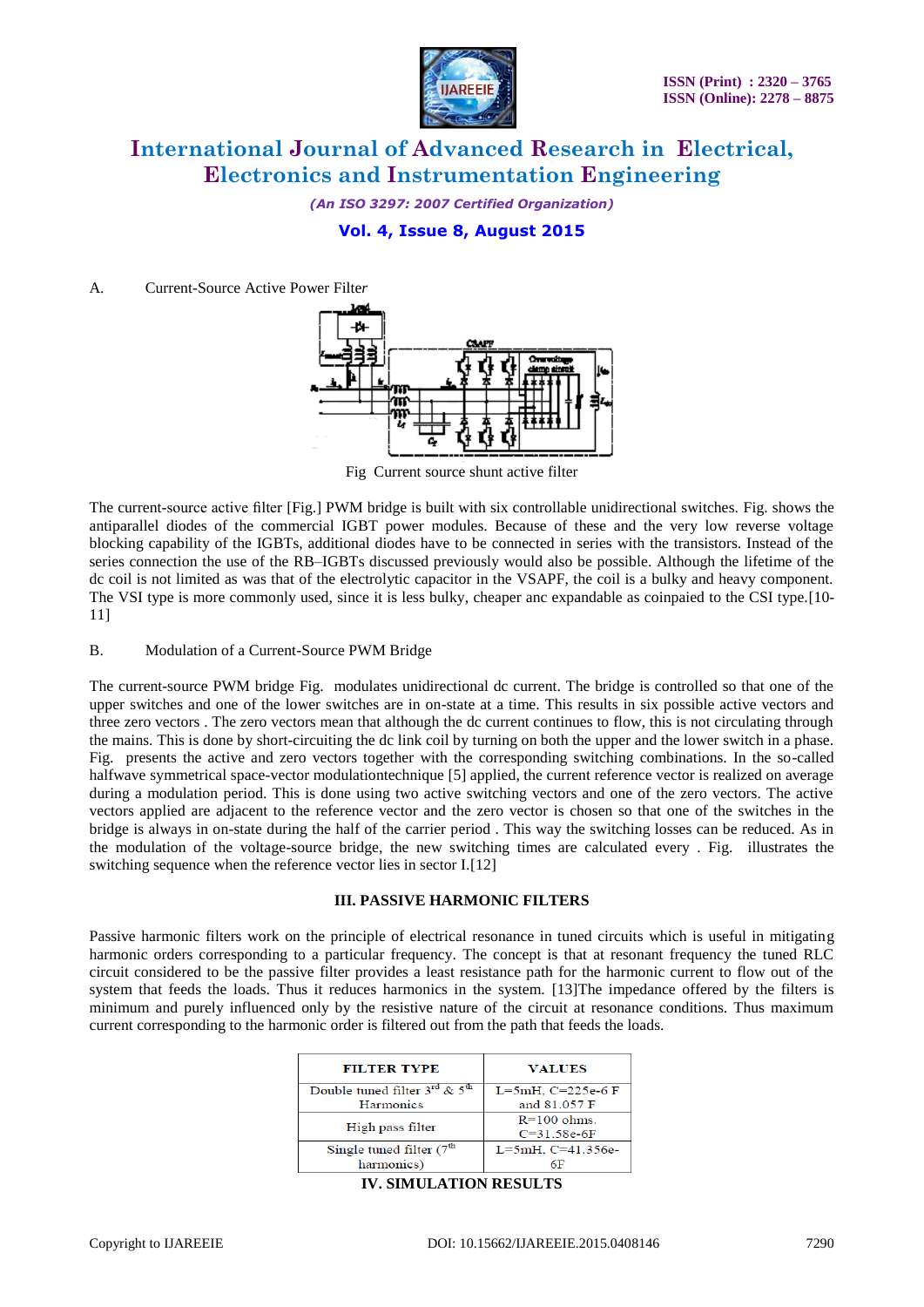

*(An ISO 3297: 2007 Certified Organization)*

# **Vol. 4, Issue 8, August 2015**



FFT Analysis without filter

The above shown fig represents the FFT Analysis without filter. The THD content is found to be 8.09% which should be reduced to obtain an undistorted waveform, for this purpose we use shunt active filters.



The THD content is found to be 8.09% in passive filters.



FFT Analysis with CSI SVM filter

The fig represents the FFT Analysis with CSI PWM filter and found that the THD content is reduced to 6.10%. Thus the THD content is reduced with the use of PWM based CSI filter than the use of passive filters

### **V.CONCLUSION AND SCOPE FOR FUTRE WORK**